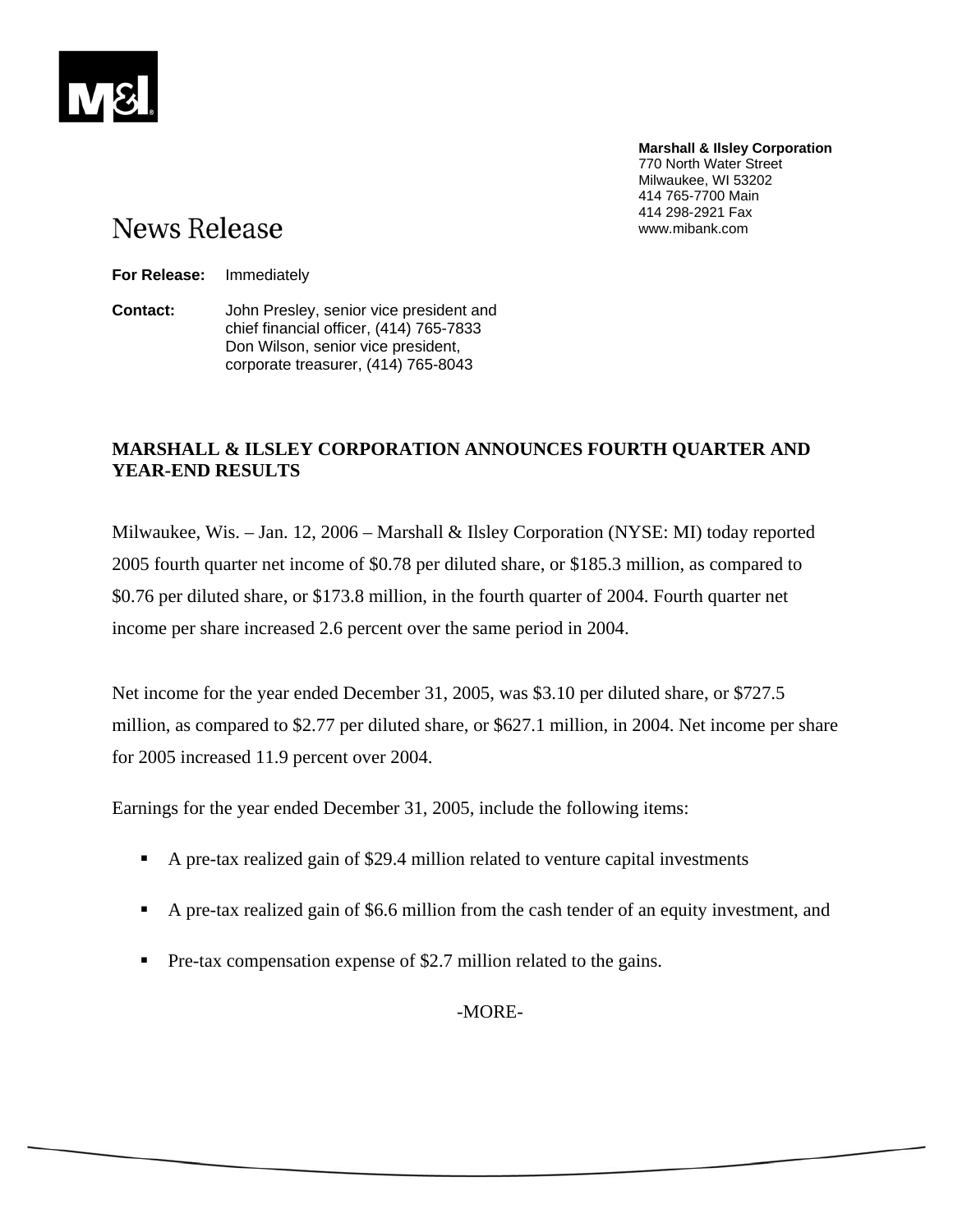M&I – add one

The net effect of these items was an increase of \$0.09 per share. Without these items, diluted earnings per share would have been \$3.01 for the year ended December 31, 2005.

Earnings for the quarter and year ended December 31, 2004, include the following items:

- A pre-tax unrealized gain of \$34.1 million related to venture capital investments
- A pre-tax loss of \$7.1 million on the sale of two small Metavante business units, and
- Foundation contributions and other accruals over and above normal levels of \$6.8 million pre-tax.

The net effect of these items was an increase of \$0.06 per share. Without these items, diluted earnings per share would have been \$0.70 and \$2.71 for the quarter and year ended December 31, 2004, respectively.

Return on average assets based on net income for the fourth quarter and full year was 1.62 and 1.68 percent, respectively, as compared to 1.75 and 1.69 percent, respectively, for the same periods in 2004. Return on equity based on net income was 15.96 percent this quarter, as compared to 18.59 percent for the fourth quarter of 2004.

The Corporation's provision for loan losses was \$13.0 million in the fourth quarter of 2005, versus \$12.8 million in the same period last year. Net charge-offs for the period were \$11.5 million, or 0.14 percent of total average loans outstanding this quarter, and \$12.8 million a year ago, or 0.18 percent of total average loans. At December 31, 2005, the allowance for loan losses was 1.06 percent of total loans, compared to 1.21 percent a year earlier. Nonperforming loans were 0.41 percent of total loans at December 31, 2005, and 0.45 percent at December 31, 2004.

-MORE-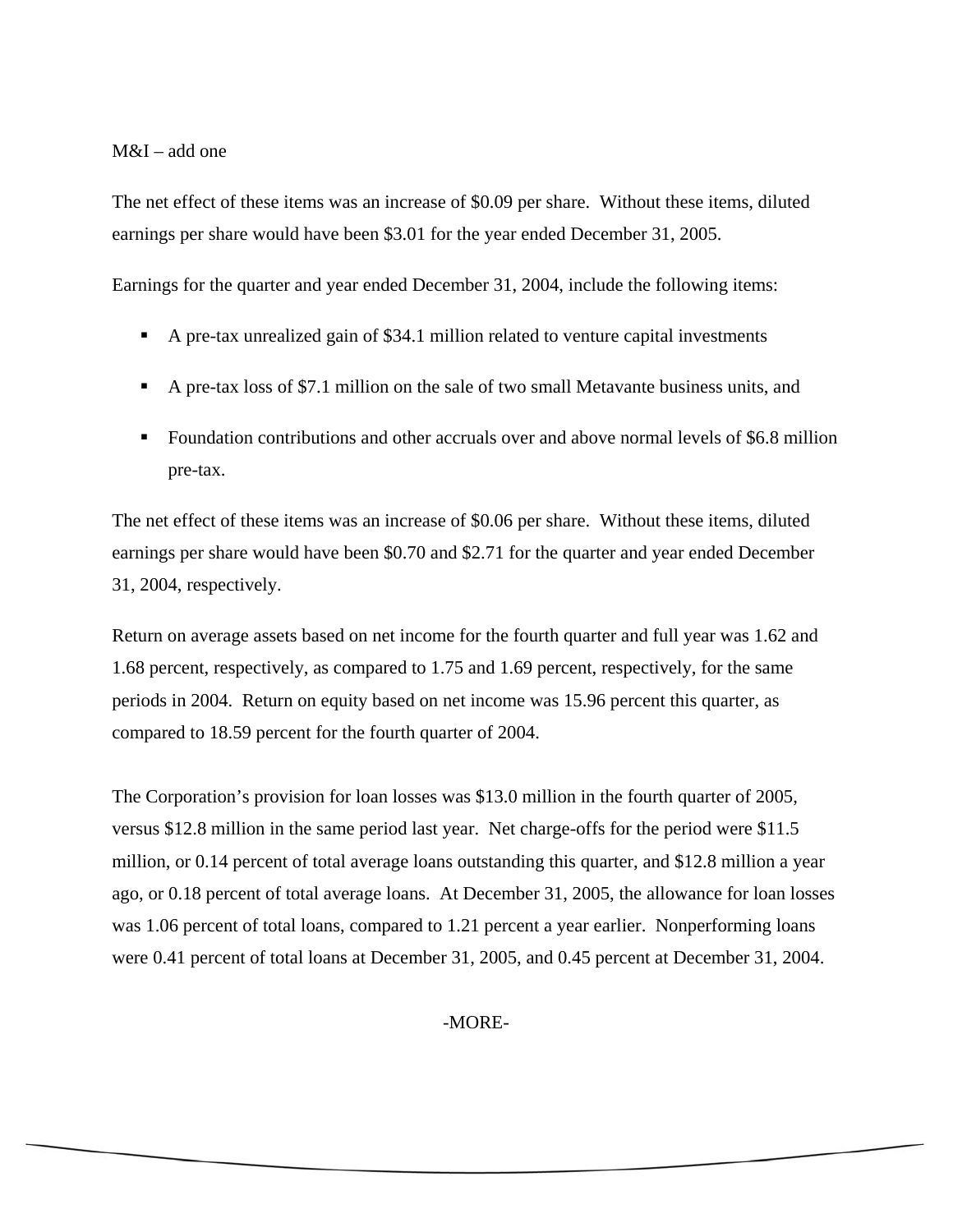## M&I – add two

Assets at year-end were \$46.2 billion, compared to \$40.4 billion at the end of 2004. Book value per share was \$19.98 at December 31, 2005, compared to \$17.24 for the same date a year ago. Total loans were \$34.2 billion, compared to \$29.5 billion at December 31, 2004.

Marshall & Ilsley Corporation (NYSE: MI) is a diversified financial services corporation headquartered in Milwaukee, Wis., with \$46.2 billion in assets. Founded in 1847, M&I Marshall & Ilsley Bank is the largest Wisconsin-based bank. M&I Bank has 195 offices throughout the state, in addition to 42 locations throughout Arizona; 13 offices in metropolitan Minneapolis/St. Paul, Minn.; and, locations in Duluth, Minn.; Las Vegas, Nev.; and, Naples and Bonita Springs, Fla. M&I's Southwest Bank affiliate has seven offices in the St. Louis area and one office in Belleville, Ill. Metavante Corporation, Marshall & Ilsley Corporation's wholly owned technology subsidiary, provides virtually all of the technology an organization needs to offer financial services. M&I also provides trust and investment management, equipment leasing, mortgage banking, asset-based lending, financial planning, investments, and insurance services from offices throughout the country and on the Internet (www.mibank.com or www.micorp.com). M&I's customer-based approach, internal growth, and strategic acquisitions have made M&I a nationally recognized leader in the financial services industry.

###

This press release contains forward-looking statements concerning M&I's future operations and financial results. Such statements are subject to important factors that could cause M&I's actual results to differ materially from those anticipated by the forward-looking statements. These factors include (i) the factors identified in M&I's Annual Report on Form 10-K for the year ended December 31, 2004 under the heading "Forward-Looking Statements" which factors are incorporated herein by reference, and (ii) such other factors as may be described from time to time in M&I's SEC filings. In addition, adjusted income results for the year ended December 31, 2005 and quarter and year ended December 31, 2004 exclude certain items which

-MORE-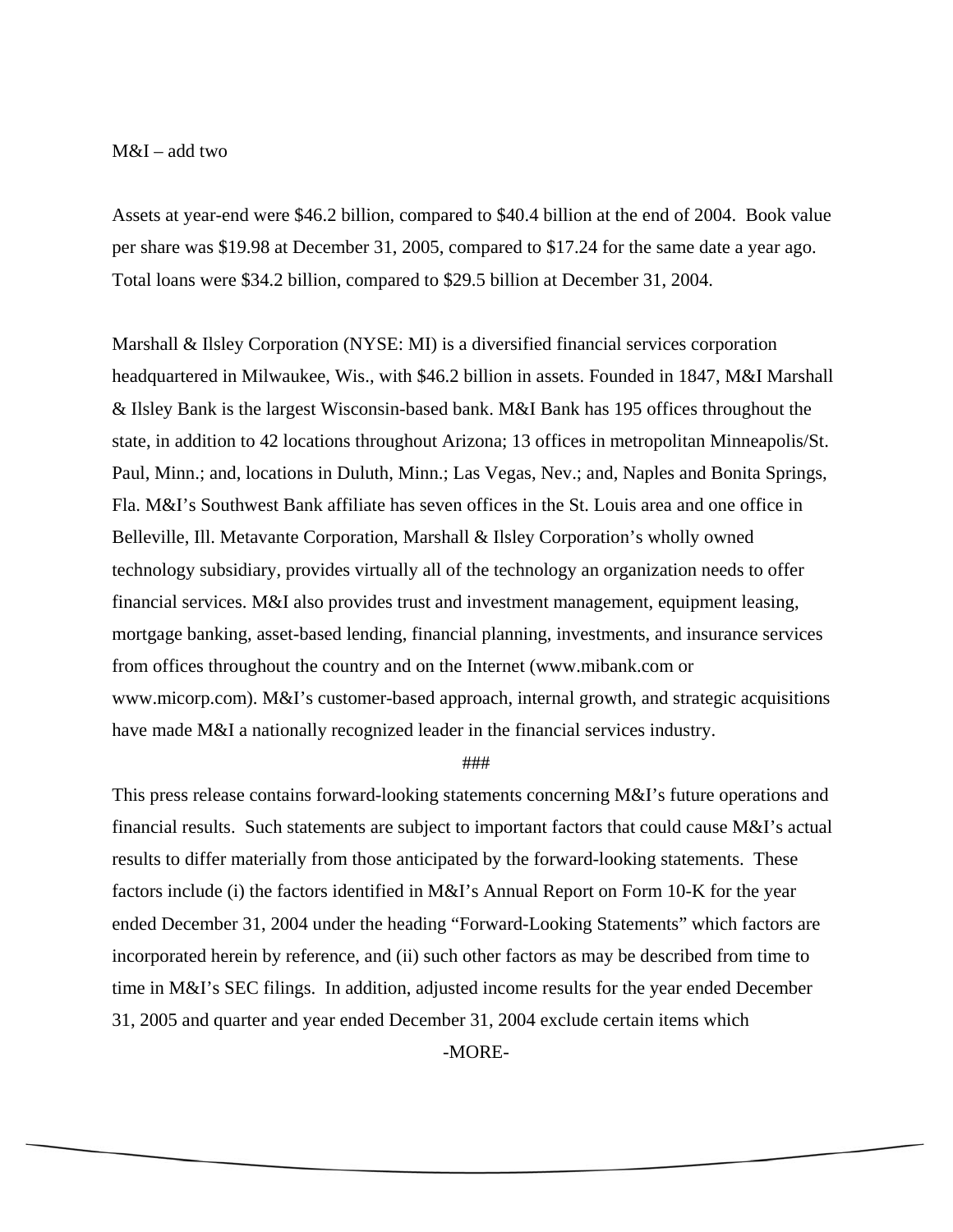# M&I – add three

management believes should be excluded in order to have a clear understanding of the Corporation's financial results. These items, which are included in GAAP net income but which are excluded from the adjusted income results, are described in the reconciliation table at the end of this press release.

# Note:

Marshall & Ilsley Corporation will hold a conference call at 4:00 p.m. Central Standard Time Thursday, January 12, regarding fourth quarter earnings. For those interested in listening, please call 1-800-500-3170 and ask for M&I's quarterly earnings release conference call. If you are unable to join us at this time, a replay of the call will run through January 19, 5:00 p.m. Central Standard Time by calling 1-888-203-1112 and entering pass code 432 31 95 to listen. Supplemental financial information referenced in the conference call can be found at www.micorp.com, Investor Relations, after 3:30 p.m. on January 12.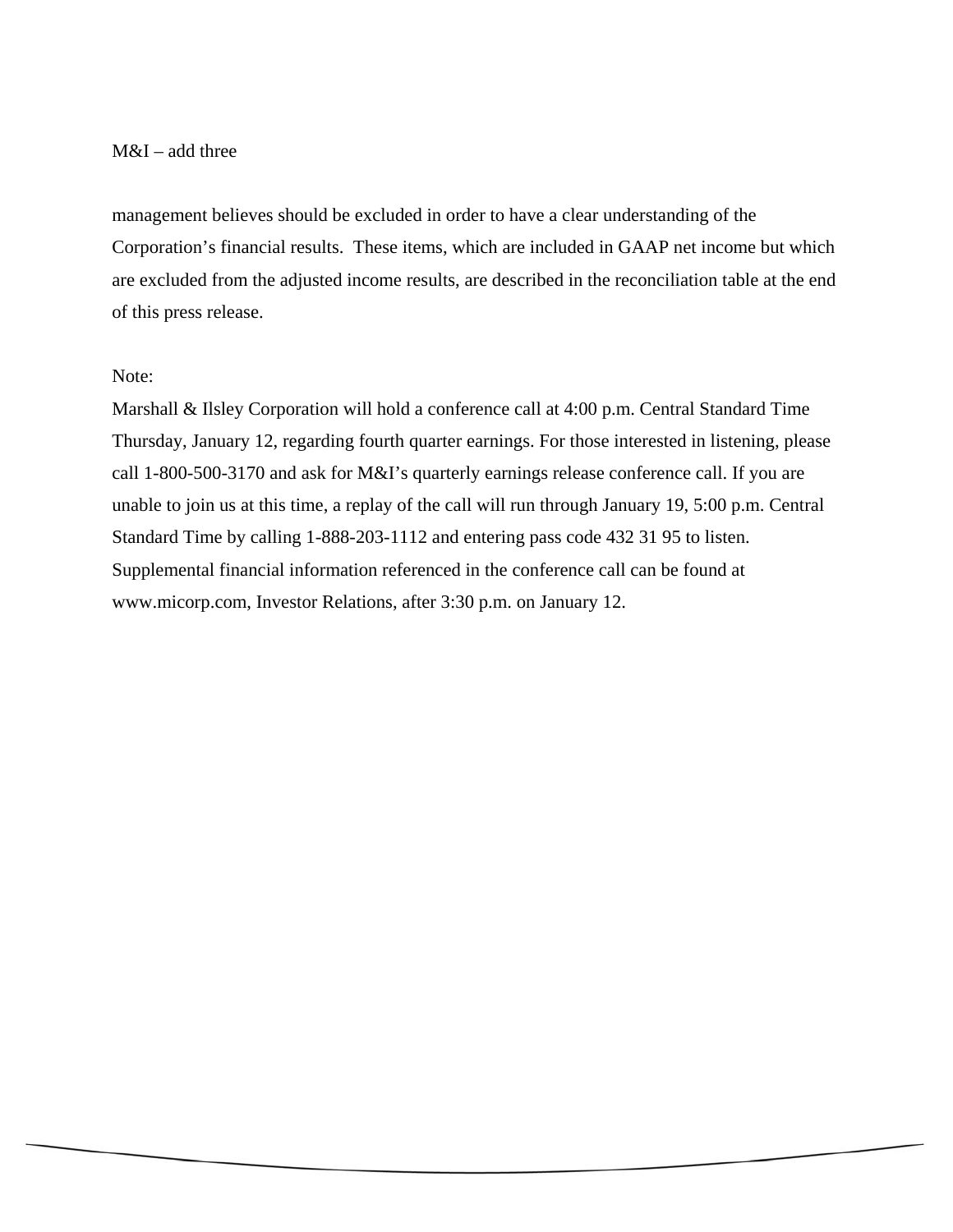#### **M&I Corporation**

Financial Information (unaudited)

|                                                 | <b>Three Months Ended</b> |                      |                          | <b>Twelve Months Ended</b> |                      |                   |
|-------------------------------------------------|---------------------------|----------------------|--------------------------|----------------------------|----------------------|-------------------|
|                                                 | December 31,<br>2005      | December 31,<br>2004 | Percent<br><b>Change</b> | December 31,<br>2005       | December 31,<br>2004 | Percent<br>Change |
| PER SHARE DATA                                  |                           |                      |                          |                            |                      |                   |
| Diluted:                                        |                           |                      |                          |                            |                      |                   |
| Net Income                                      | \$0.78                    | \$0.76               | 2.6 %                    | \$3.10                     | \$2.77               | 11.9 %            |
| <b>Basic:</b>                                   |                           |                      |                          |                            |                      |                   |
| Net Income                                      | 0.79                      | 0.77                 | 2.6                      | 3.15                       | 2.81                 | 12.1              |
| <b>Dividend Declared</b>                        | 0.240                     | 0.210                | 14.3                     | 0.930                      | 0.810                | 14.8              |
| <b>Book Value</b>                               | 19.98                     | 17.24                | 15.9                     | 19.98                      | 17.24                | 15.9              |
| <b>Shares Outstanding (millions):</b>           |                           |                      |                          |                            |                      |                   |
| Average - Diluted                               | 238.3                     | 228.5                | 4.3                      | 234.9                      | 226.6                | 3.7               |
| <b>End of Period</b>                            | 235.4                     | 227.3                | 3.6                      | 235.4                      | 227.3                | 3.6               |
| <b>INCOME STATEMENT (\$millions)</b>            |                           |                      |                          |                            |                      |                   |
| <b>Net Interest Income (FTE)</b>                | \$331.0                   | \$296.4              | 11.7 %                   | \$1,265.9                  | \$1,164.2            | 8.7 %             |
| <b>Provision for Loan and Lease Losses</b>      | 13.0                      | 12.8                 | 1.6                      | 44.8                       | 38.0                 | 17.9              |
| Data Processing Services                        | 312.4                     | 268.6                | 16.3                     | 1,141.4                    | 891.0                | 28.1              |
| Item Processing                                 | 11.4                      | 10.5                 | 8.6                      | 43.7                       | 43.1                 | 1.4               |
| <b>Trust Services</b>                           | 42.3                      | 39.2                 | 7.9                      | 165.7                      | 150.9                | 9.8               |
| Service Charge on Deposits                      | 23.5                      | 24.2                 | $-2.9$                   | 94.8                       | 99.8                 | $-5.0$            |
| Mortgage Banking                                | 12.9                      | 7.6                  | 69.7                     | 46.0                       | 35.1                 | 31.1              |
| Net Investment Securities Gains (Losses)        | 2.8                       | 35.3                 | n.m.                     | 45.4                       | 35.4                 | 28.2              |
| All Other                                       | 52.9                      | 49.8                 | 6.2                      | 211.9                      | 191.2                | 10.8              |
| <b>Total Non-Interest Revenues</b>              | 458.2                     | 435.2                | 5.3                      | 1,748.9                    | 1,446.5              | 20.9              |
| Salaries and Employee Benefits                  | 270.6                     | 240.0                | 12.8                     | 1,042.7                    | 887.3                | 17.5              |
| Occupancy and Equipment                         | 56.8                      | 50.3                 | 12.9                     | 215.6                      | 192.8                | 11.8              |
| <b>Intangible Amortization</b>                  | 8.8                       | 8.7                  | 1.1                      | 31.1                       | 27.9                 | 11.5              |
| Other                                           | 157.3                     | 151.5                | 3.8                      | 556.9                      | 487.5                | 14.2              |
| <b>Total Non-Interest Expenses</b>              | 493.5                     | 450.5                | 9.5                      | 1,846.3                    | 1,595.5              | 15.7              |
| Tax Equivalent Adjustment                       | 8.2                       | 8.2                  | 0.0                      | 33.3                       | 32.2                 | 3.4               |
| Pre-Tax Earnings                                | 274.5                     | 260.1                | 5.5                      | 1,090.4                    | 945.0                | 15.4              |
| <b>Income Taxes</b>                             | 89.2                      | 86.3                 | 3.4                      | 362.9                      | 317.9                | 14.2              |
| <b>Net Income</b>                               | \$185.3                   | \$173.8              | $\frac{0}{0}$<br>6.6     | \$727.5                    | \$627.1              | 16.0%             |
| <b>KEY RATIOS</b>                               |                           |                      |                          |                            |                      |                   |
| Net Interest Margin (FTE) / Avg. Earning Assets | 3.29 %                    | 3.39 %               |                          | 3.31 %                     | 3.52 %               |                   |
| Interest Spread (FTE)                           | 2.73                      | 3.04                 |                          | 2.84                       | 3.21                 |                   |
| Efficiency Ratio                                | 62.6                      | 61.6                 |                          | 61.5                       | 61.1                 |                   |
| Efficiency Ratio without Metavante              | 48.6                      | 47.0                 |                          | 48.4                       | 48.4                 |                   |
| Return on Assets                                | 1.62                      | 1.75                 |                          | 1.68                       | 1.69                 |                   |
| Return on Equity                                | 15.96                     | 18.59                |                          | 16.95                      | 17.89                |                   |
| Equity / Assets (End of Period)                 | 10.10                     | 9.62                 |                          | 10.10                      | 9.62                 |                   |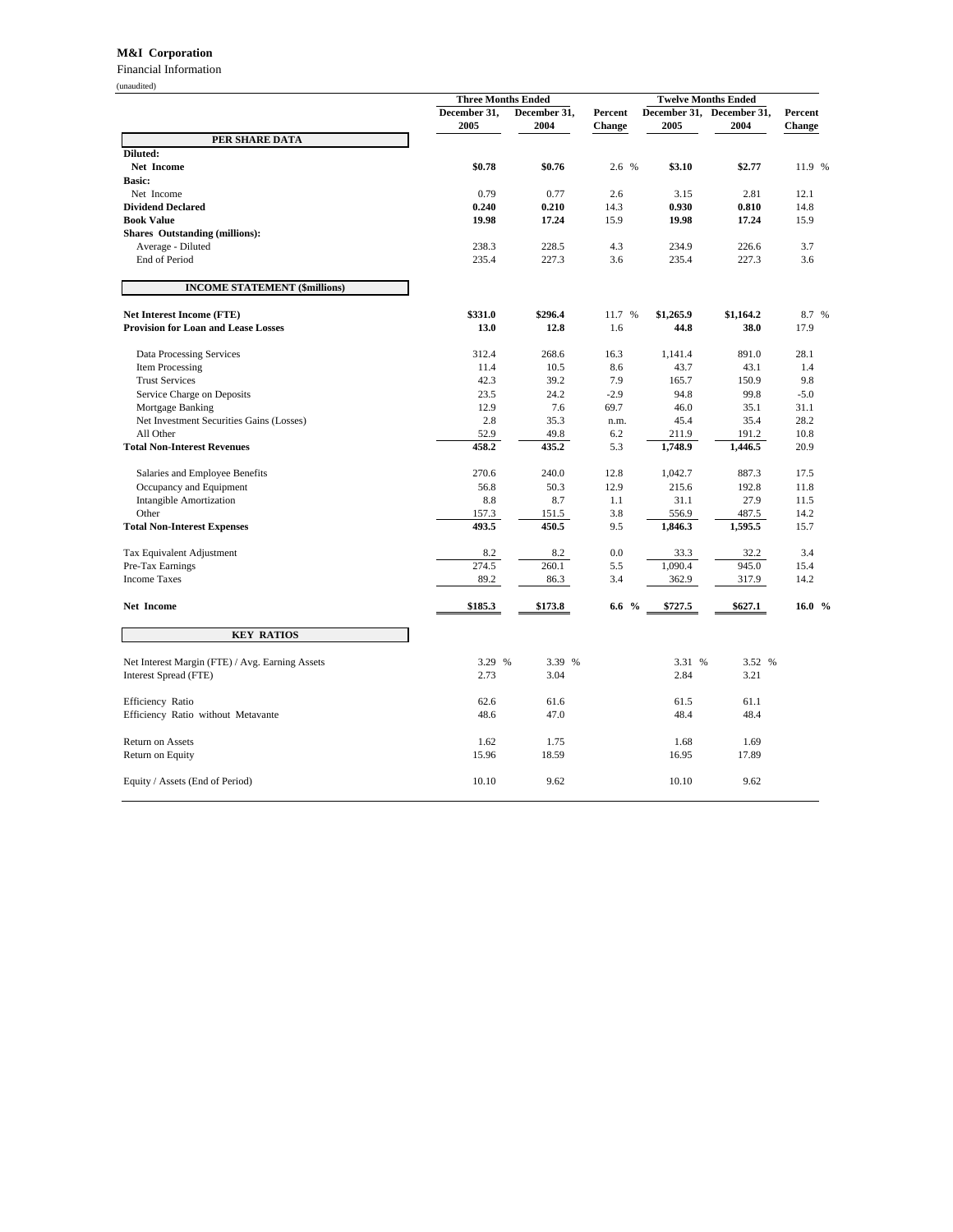### **M&I Corporation**

Financial Information (unaudited)

|                                                            | As of        |              |               |  |
|------------------------------------------------------------|--------------|--------------|---------------|--|
|                                                            | December 31, | December 31, | Percent       |  |
| <b>ASSETS (\$millions)</b>                                 | 2005         | 2004         | <b>Change</b> |  |
| Cash & Due From Banks                                      | \$1,155      | \$839        | 37.7 %        |  |
| <b>Trading Securities</b>                                  | 30           | 18           | 66.7          |  |
| Short - Term Investments                                   | 300          | 173          | 73.4          |  |
| <b>Investment Securities</b>                               | 6,320        | 6,085        | 3.9           |  |
| Loans and Leases:                                          |              |              |               |  |
| Commercial Loans & Leases                                  | 10,066       | 8,888        | 13.3          |  |
| Commercial Real Estate                                     | 10,421       | 9,339        | 11.6          |  |
| Residential Real Estate                                    | 7,096        | 4,489        | 58.1          |  |
| Home Equity Loans & Lines                                  | 4.834        | 5.149        | $-6.1$        |  |
| Personal Loans and Leases                                  | 1,750        | 1,672        | 4.7           |  |
| Total Loans and Leases                                     | 34,167       | 29,537       | 15.7          |  |
| Reserve for Loan & Leases Losses                           | (364)        | (358)        | 1.7           |  |
| Premises and Equipment, net                                | 491          | 467          | 5.1           |  |
| Goodwill and Intangibles                                   | 2,461        | 2,126        | 15.8          |  |
| Other Assets                                               | 1,653        | 1,550        | 6.6           |  |
| <b>Total Assets</b>                                        | \$46,213     | \$40,437     | 14.3 %        |  |
| <b>LIABILITIES &amp; SHAREHOLDERS' EQUITY (\$millions)</b> |              |              |               |  |
| Deposits:                                                  |              |              |               |  |
| Noninterest Bearing                                        | \$5,525      | \$4,888      | 13.0 %        |  |
| <b>Bank Issued Interest Bearing Activity</b>               | 10,530       | 9,924        | 6.1           |  |
| <b>Bank Issued Time</b>                                    | 5.279        | 3.654        | 44.5          |  |
| <b>Total Bank Issued Deposits</b>                          | 21,334       | 18,466       | 15.5          |  |
| <b>Wholesale Deposits</b>                                  | 6.340        | 7,989        | $-20.6$       |  |
| <b>Total Deposits</b>                                      | 27,674       | 26,455       | 4.6           |  |
| Short - Term Borrowings                                    | 5.627        | 3.530        | 59.4          |  |
| Long - Term Borrowings                                     | 6,669        | 5,027        | 32.7          |  |
| Other Liabilities                                          | 1,575        | 1,535        | 2.6           |  |
| Shareholders' Equity                                       | 4,668        | 3,890        | 20.0          |  |
| Total Liabilities & Shareholders' Equity                   | \$46,213     | \$40,437     | 14.3 %        |  |

|                                                        | <b>Three Months Ended</b> |              |         | <b>Twelve Months Ended</b> |                           |         |
|--------------------------------------------------------|---------------------------|--------------|---------|----------------------------|---------------------------|---------|
|                                                        | December 31,              | December 31, | Percent |                            | December 31, December 31, | Percent |
| <b>AVERAGE ASSETS (\$millions)</b>                     | 2005                      | 2004         | Change  | 2005                       | 2004                      | Change  |
| Cash & Due From Banks                                  | \$1,012                   | \$914        | 10.7 %  | \$966                      | \$835                     | 15.7 %  |
| <b>Trading Securities</b>                              | 33                        | 20           | 65.0    | 27                         | 22                        | 22.7    |
| Short - Term Investments                               | 216                       | 143          | 51.0    | 237                        | 171                       | 38.6    |
| <b>Investment Securities</b>                           | 6,256                     | 6,028        | 3.8     | 6,183                      | 5,872                     | 5.3     |
| Loans and Leases:                                      |                           |              |         |                            |                           |         |
| Commercial Loans & Leases                              | 9,761                     | 8,478        | 15.1    | 9,394                      | 8,018                     | 17.2    |
| Commercial Real Estate                                 | 10,414                    | 9,185        | 13.4    | 9,989                      | 8,756                     | 14.1    |
| Residential Real Estate                                | 6,717                     | 4,251        | 58.0    | 5,752                      | 3,695                     | 55.7    |
| Home Equity Loans and Lines                            | 4,822                     | 5,035        | $-4.2$  | 4,988                      | 4,765                     | 4.7     |
| Personal Loans and Leases                              | 1,688                     | 1,679        | 0.5     | 1,653                      | 1,787                     | $-7.5$  |
| <b>Total Loans and Leases</b>                          | 33,402                    | 28,628       | 16.7    | 31,776                     | 27,021                    | 17.6    |
| Reserve for Loan & Leases Losses                       | (365)                     | (363)        | 0.6     | (363)                      | (360)                     | 0.8     |
| Premises and Equipment, net                            | 478                       | 461          | 3.7     | 458                        | 448                       | 2.2     |
| Goodwill and Intangibles                               | 2,425                     | 2,081        | 16.5    | 2,261                      | 1,547                     | 46.2    |
| Other Assets                                           | 1,792                     | 1,671        | 7.2     | 1,739                      | 1,607                     | 8.2     |
| <b>Total Assets</b>                                    | \$45,249                  | \$39,583     | 14.3 %  | \$43,284                   | \$37,163                  | 16.5 %  |
| Memo:                                                  |                           |              |         |                            |                           |         |
| <b>Average Earning Assets</b>                          | \$39,907                  | \$34,819     |         | \$38,223                   | \$33,086                  |         |
| Average Earning Assets Excluding Investment Securities |                           |              |         |                            |                           |         |
| Unrealized Gains/Losses                                | \$39,945                  | \$34,762     |         | \$38,218                   | \$33,044                  |         |
| AVG LIABILITIES & SHAREHOLDERS' EQUITY (\$millions)    |                           |              |         |                            |                           |         |
| Deposits:                                              |                           |              |         |                            |                           |         |
| Noninterest Bearing                                    | \$5,195                   | \$4,871      | 6.7 %   | \$4,943                    | \$4,586                   | 7.8 %   |
| <b>Bank Issued Interest Bearing Activity</b>           | 10,349                    | 9,943        | 4.1     | 10,027                     | 9,960                     | 0.7     |
| <b>Bank Issued Time</b>                                | 5,057                     | 3,591        | 40.8    | 4,410                      | 3,384                     | 30.3    |
| <b>Total Bank Issued Deposits</b>                      | 20,601                    | 18,405       | 11.9    | 19,380                     | 17,930                    | 8.1     |
| <b>Wholesale Deposits</b>                              | 6,723                     | 6,867        | $-2.1$  | 6,721                      | 6,058                     | 10.9    |
| <b>Total Deposits</b>                                  | 27,324                    | 25,272       | 8.1     | 26,101                     | 23,988                    | 8.8     |
| Short - Term Borrowings                                | 2,563                     | 2,461        | 4.1     | 2,926                      | 2,908                     | 0.6     |
| Long - Term Borrowings                                 | 8,936                     | 6,454        | 38.5    | 8,193                      | 5,330                     | 53.7    |
| Other Liabilities                                      | 1,821                     | 1,677        | 8.6     | 1,773                      | 1,432                     | 23.8    |
| Shareholders' Equity                                   | 4,605                     | 3,719        | 23.8    | 4,291                      | 3,505                     | 22.4    |
| Total Liabilities & Shareholders' Equity               | \$45,249                  | \$39,583     | 14.3 %  | \$43,284                   | \$37,163                  | 16.5 %  |
| Memo:                                                  |                           |              |         |                            |                           |         |
| Average Interest Bearing Liabilities                   | \$33,628                  | \$29,316     |         | \$32,277                   | \$27,640                  |         |